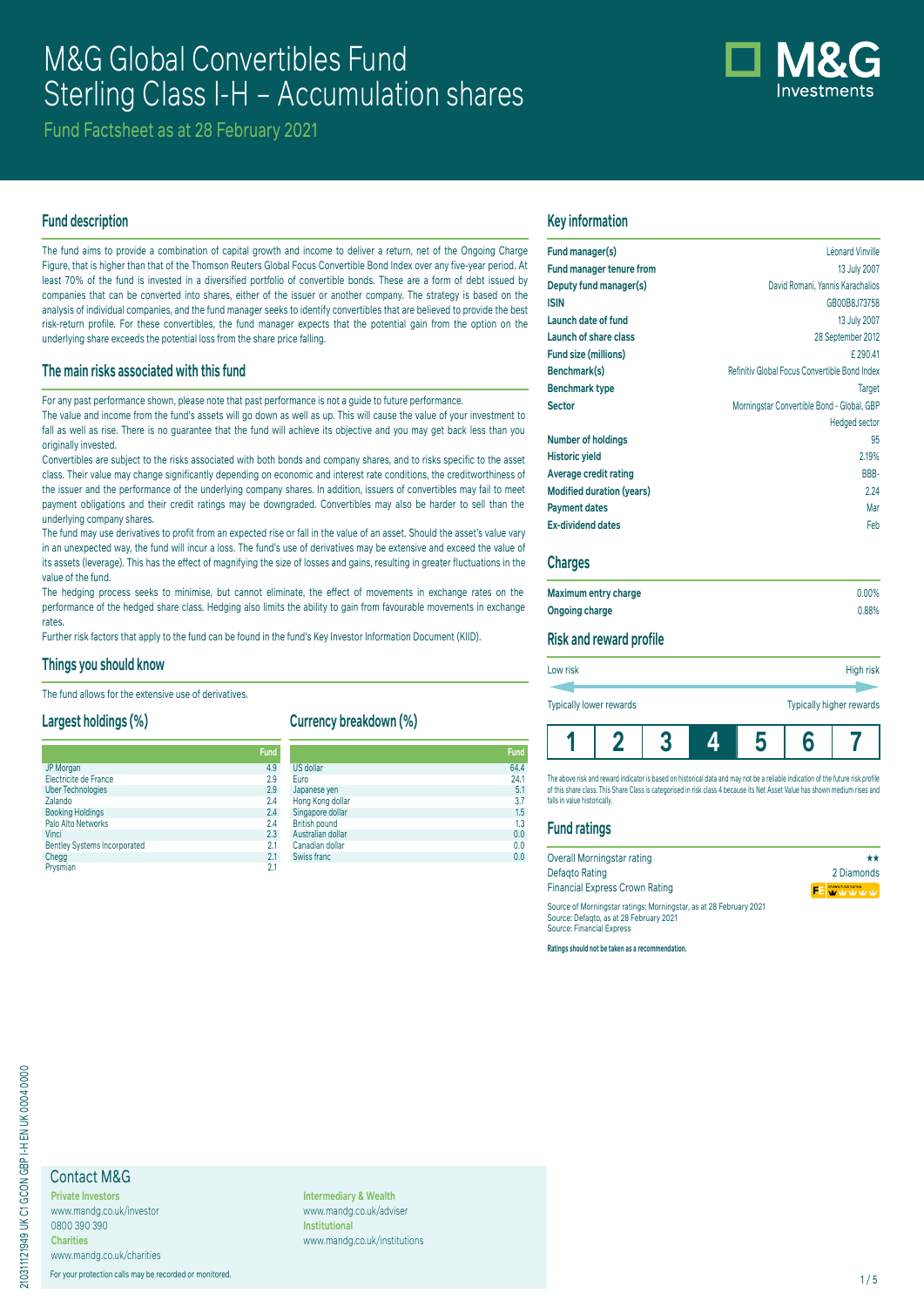## **Fund codes and charges**

|                  |              |                   |                 |                           |                       |                       | <b>Minimum</b> | <b>Minimum</b> |
|------------------|--------------|-------------------|-----------------|---------------------------|-----------------------|-----------------------|----------------|----------------|
|                  |              |                   |                 | <b>Share class launch</b> | Ongoing               |                       | <i>initial</i> | top up         |
| Share class      | <b>ISIN</b>  | <b>Bloomberg</b>  | <b>Currency</b> | date                      | charge                | <b>Historic yield</b> | investment     | investment     |
| Sterling A Acc   | GB00B1Z68163 | <b>MGGLCON LN</b> | <b>GBP</b>      | 13/07/2007                | $1.25\%$ <sup>*</sup> | 1.79%                 | £500           | £100           |
| Sterling A Inc   | GB00B1Z68270 | <b>MGGLCAILN</b>  | <b>GBP</b>      | 13/07/2007                | $1.25\%$ *            | 3.24%                 | £500           | £100           |
| Sterling A-H Acc | GB00B8J73Y29 | <b>MGCVAHGLN</b>  | <b>GBP</b>      | 28/09/2012                | 1.28%*                | 1.71%                 | £500           | £100           |
| Sterling   Acc   | GB00B1Z68387 | <b>MGGLCIA LN</b> | <b>GBP</b>      | 13/07/2007                | 0.85%                 | 2.29%                 | £500,000       | £10,000        |
| Sterling I Inc   | GB00B758PJ12 | <b>MGGCVII LN</b> | <b>GBP</b>      | 03/08/2012                | 0.85%                 | 3.21%                 | £500,000       | £10,000        |
| Sterling I-H Acc | GB00B8J73758 | <b>MGCVIHG LN</b> | <b>GBP</b>      | 28/09/2012                | 0.88%                 | 2.19%                 | £500,000       | £10,000        |
| Sterling R Acc   | GB00B7L56P93 | <b>MGGCVRALN</b>  | <b>GBP</b>      | 03/08/2012                | 1.10%                 | 2.09%                 | £500           | £100           |
| Sterling R Inc   | GB00B6T8JQ52 | <b>MGGCVRILN</b>  | <b>GBP</b>      | 03/08/2012                | 1.10%                 | 3.22%                 | £500           | £100           |
| Sterling R-H Acc | GB00B8J72X47 | <b>MGCVRHGLN</b>  | <b>GBP</b>      | 28/09/2012                | 1.13%                 | 2.00%                 | £500           | £100           |

Any ongoing charge rigure with "inducates an estimate. The ongoing charge may vary from year to year and excludes portroill transaction costs. The charges are mostly, if not exclusively, the Annual Charge should nailly ens

## **Industry breakdown (%)**

|                           | <b>Fund</b> |
|---------------------------|-------------|
| <b>Consumer services</b>  | 24.7        |
| Technology                | 23.8        |
| Health care               | 12.6        |
| Industrials               | 10.5        |
| <b>Financials</b>         | 7.2         |
| Consumer goods            | 5.6         |
| <b>Utilities</b>          | 5.3         |
| <b>Telecommunications</b> | 3.1         |
| <b>Basic materials</b>    | 3.0         |
| Oil & gas                 | 2.8         |
| Other                     | 0.0         |

Cash 1.4

## **Country breakdown (%)**

|             | Fund |
|-------------|------|
| <b>US</b>   | 54.6 |
| France      | 8.2  |
| China       | 4.9  |
| Germany     | 4.2  |
| Italy       | 3.2  |
| Luxembourg  | 2.9  |
| Switzerland | 2.9  |
| UK          | 2.7  |
| Other       | 15.0 |
| Cash        | 1.4  |

## **Single year performance (5 years)**

| <b>From</b>                                      | 01/03/20 | 01/03/19 | 01/03/18 | 01/03/17 | 01/03/16 |
|--------------------------------------------------|----------|----------|----------|----------|----------|
| T <sub>o</sub>                                   | 28/02/21 | 29/02/20 | 28/02/19 | 28/02/18 | 28/02/17 |
| Sterling I-H Accumulation                        | 24.1%    | $1.2\%$  | $-3.1\%$ | 0.2%     | 10.4%    |
| Refinitiv Global Focus Convertible Bond<br>Index | 25.9%    | 5.3%     | 0.5%     | 3.9%     | 8.8%     |

**Annual performance 2020 : 18.4%**

### **Performance over 5 years**



Refinitiv Global Focus Convertible Bond Index (150.5)

**Past performance is not a guide to future performance.** 

Performance comparison: The fund is actively managed. The benchmark is a target which the fund seeks to outperform. The index has been chosen as the fund's target benchmark as it best reflects the scope of the fund's investment policy. The target benchmark is used solely to measure the fund's performance and does not constrain the fund's portfolio construction.<br>Until 24 February 2020 the name of the benchmark was Th

**Source: Morningstar, Inc and M&G, as at 28 February 2021.** Returns are calculated on a price to price basis with income reinvested. Benchmark returns stated in GBP terms.

Performance charts © 2021 Morningstar Inc., All Rights Reserved. The information contained within: (1) is proprietary to Morningstar and/or its content providers; (2) may not be copied or distributed; and (3) is not warranted to be accurate, complete or timely. Neither Morningstar nor its content providers are responsible for any damages or losses arising from any use of this information.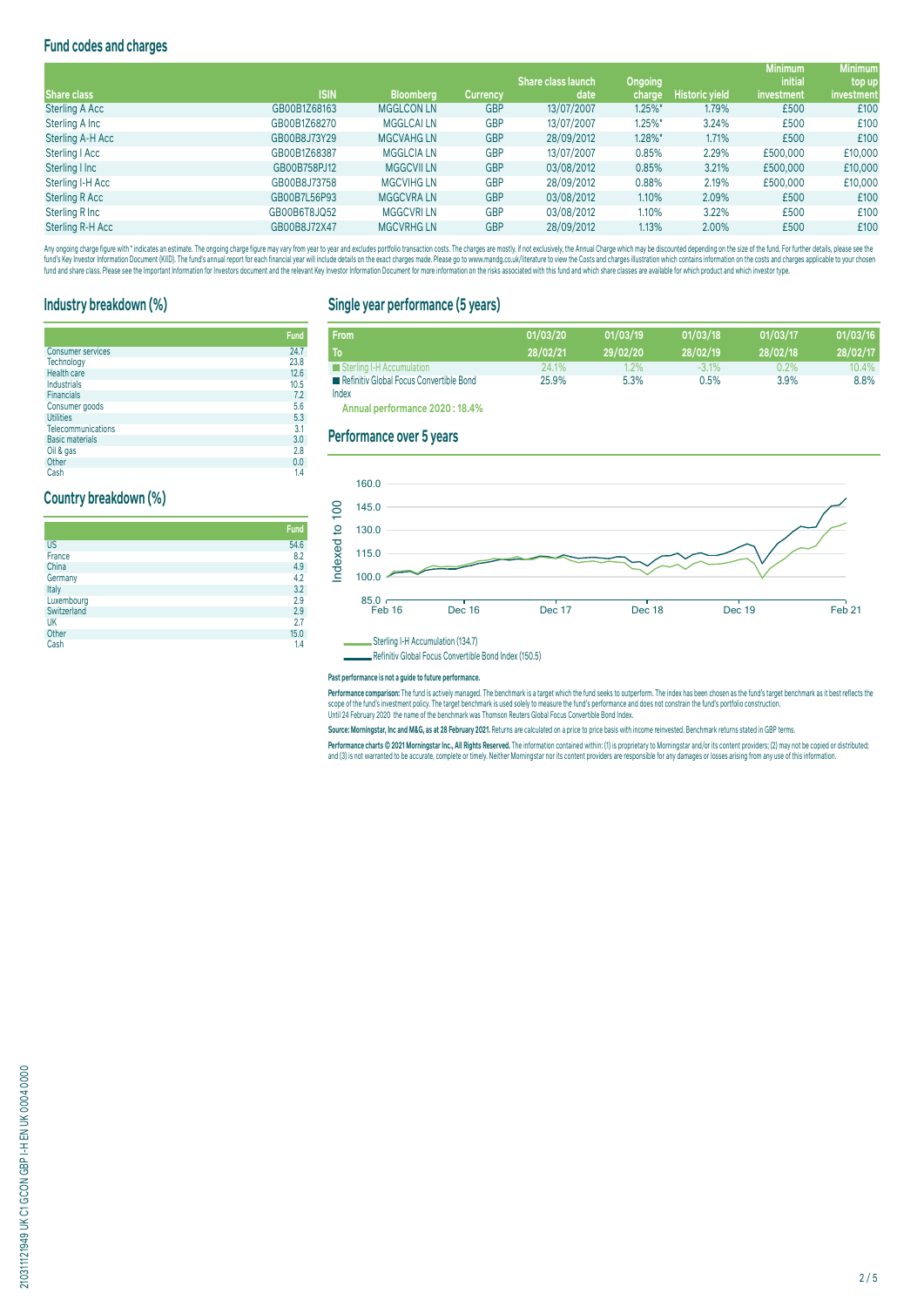#### **ESG Integrated funds**



Funds that integrate financially material ESG data into the risk management and decision-making process, as well as our company-wide exclusions (cluster munitions and antipersonnel mines). Some strategies may have some additional ESG exclusions.

## **Approach to responsible investment**

|                                              | Yes | <b>No</b> | N/A |
|----------------------------------------------|-----|-----------|-----|
| <b>ESG integration</b>                       |     |           |     |
| <b>Additional ESG specifications</b>         |     |           |     |
| <b>Exclusions</b>                            |     |           |     |
| Cluster munitions & anti personnel landmines |     |           |     |
| Other exclusions or restrictions             |     |           |     |
| <b>Voting</b>                                |     |           |     |
| Engagement                                   |     |           |     |

Please see glossary for further explanation of these terms.

## **ESG Standard Glossary**

#### **Additional ESG specifications:** In the context of M&G, these are funds managed with an explicit ESG objective, outcome or in accordance with specific ESG criteria, and will have a number of minimum exclusions in place.

**Engagement:** Interaction with company management on various financial and non-financial, including ESG, issues. Engagement allows investors to better understand how a company is undertaking its operations and how it is interacting with its stakeholders, as well as advising on and influencing company behaviour and disclosures where appropriate.

**ESG integration:** Describes the explicit and systematic inclusion of Environmental, Social and Governance factors in investment analysis and investment decisions. It underpins a responsible investment approach, and allows investors to

better manage risk and generate sustainable, long-term returns.

**Exclusions:** The exclusion or restriction of investments based on the sector in which they operate, the products or services they provide or for other specific criteria, i.e. they are deemed to be in breach of the United Nations Global Compact principles on human rights, labour the environment and anti-corruption.

**Voting:** As the partial owners of a company, shareholders have the right to vote on resolutions put forward at a company's annual general meeting. These resolutions include the re-election of directors, executive remuneration and business strategy, among others, and may include resolutions put forward by shareholders.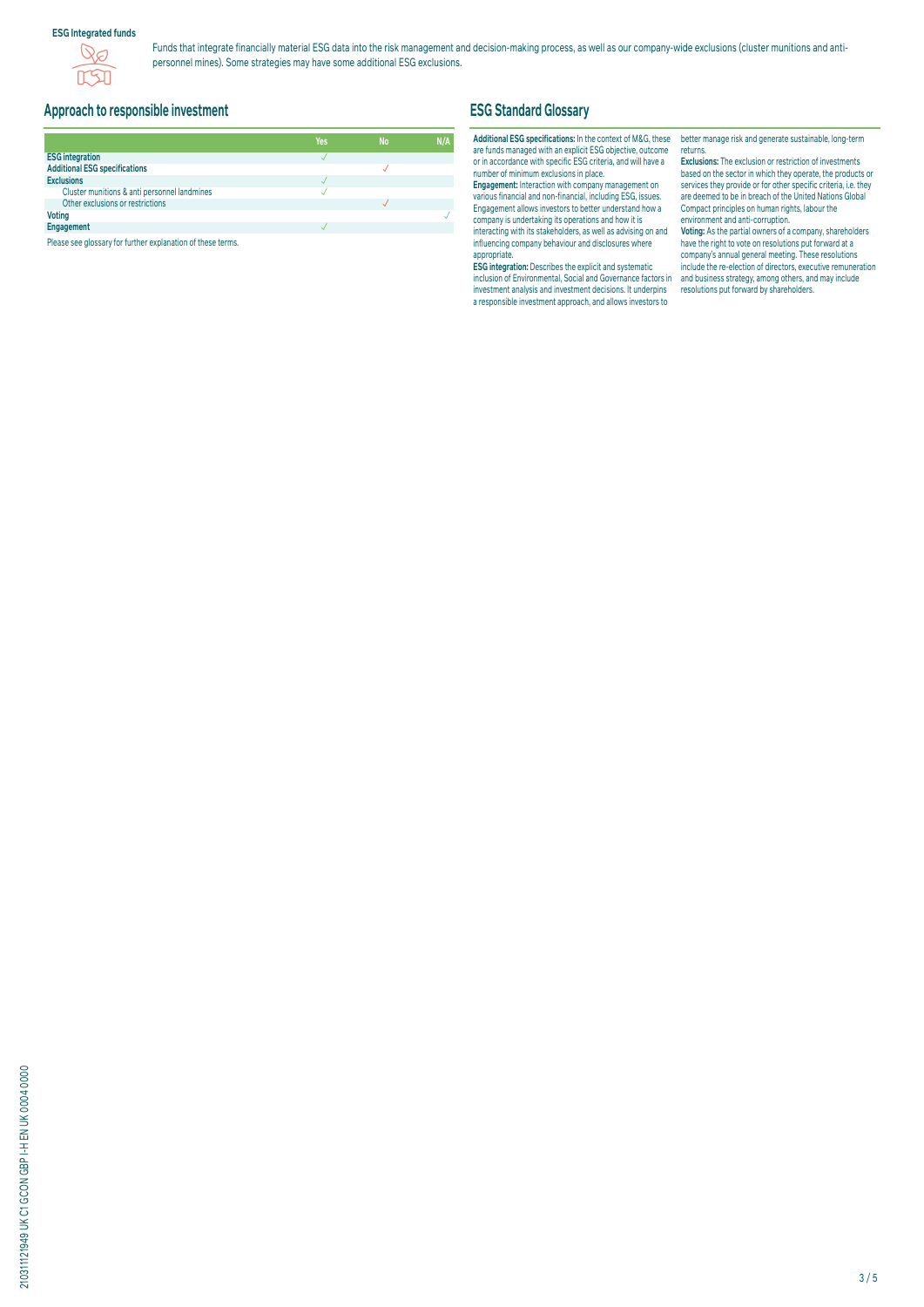#### **Currency breakdown - Hedged to relevant share class currency.**

The M&G Global Convertibles Fund is a sub-fund of M&G Investment Funds (7).

The Morningstar Overall Rating based on the fund's Sterling Class I-H shares. Copyright © 2021 Morningstar UK Limited. All Rights Reserved. Ratings should not be taken as recommendation.

This financial promotion is issued by M&G Securities Limited which is authorised and regulated by the Financial Conduct Authority in the UK and provides ISAS and other investment products. The company's registered office i

210311121949 UK C1 GCON GBP I-H EN UK 0004 0000 210311121949 UK C1 GCON GBP I-H EN UK 0004 0000